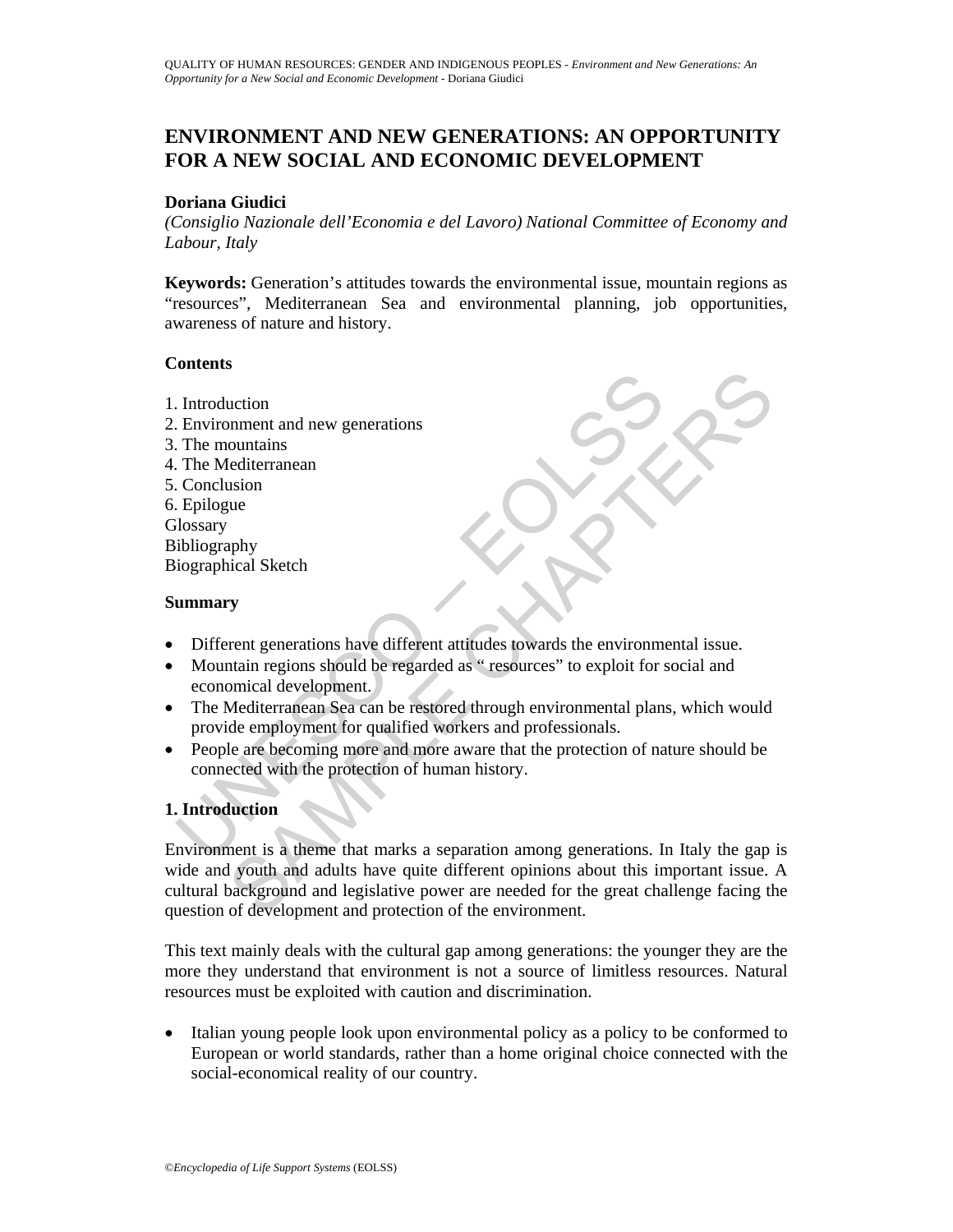- Three fields urgently need decisive measures: the protection of our hydrogeological system, the solution of waste disposal problems, and the struggle against pollution in general.
- Despite the differences among countries' interests and needs, dialogue and the search for solutions are the essential means of tackling the environmental issue.
- Information and school programs must concretely support the educational system teaching the young to protect nature.

## **2. Environment and new generations**

The relationship among generations has always followed a pattern of separation. In fact, there is an objective gap among young, adult and elderly people, which shows itself not only in their choice, but also in their values. The environmental issue provides a clear example of a generation gap, i.e. young people are urged by mass media to be aware of the plight of air, water, sea and forests. So they find themselves involved in kinds of choices that affect the quality of their lives, whether they like it or not.

nly in their choice, but also in their values. The environmental issue<br>axample of a generation gap, i.e. young people are urged by mass med<br>e plight of air, water, sea and forests. So they find themselves invo<br>noices that heir choice, but also in their values. The environmental issue provides a clear and correlation gap, i.e. young people are urged by mass media to bé aware to fa generation gap, i.e. young people are urged by mass media to As a matter of fact they find themselves leading lives full of contradictions: they like racket, roaring motorbikes and cars; they litter the grass when they go for hikes; they throw anything into the sea, tread on the grass and pick flowers and mushrooms in the woods, without any foresight and consideration for the reproduction cycle. But, whenever environmental organizations ask them to clean up the riverbanks or the underbrush, they are eager to help. So new generations live in two dimensions at the same time: on the one hand they accept the current state of our environment and, on the other hand, they show to be more sensible and worried than the adults about the future of the environment. Nevertheless, they do not know what they can do for it. They lack both the means of knowledge, which should enable them to understand what is happening in our planet. They also lack new rules and methods, which would provide them a different way of living, namely a way of living aiming, first of all, at the respect of nature and its rules of reproduction and surviving.

Young people often criticize the many businesses arousing from the environmental issue. Both as representatives of employees and of small and medium industries, they have repeatedly called for an organic program for the safety and protection of the environment.

Politicians, however, still and mainly tend to plan national politics in accordance with the international resolutions, which prevent them from solving "the several knotty problems about the environment restoration and protection program (Youth Social Forces Council, 1999).

Young people are calling for urgent intervention in three fundamental fields: the implement of protection actions for our hydroecological system, the solution of the waste disposal problems, and the fight against air and noise pollution.

A concerted approach, according to the young who have joined social-economical organizations, is the right path to follow. The resolution of the environmental issue needs people's joint efforts and will; all the same the young are aware that such process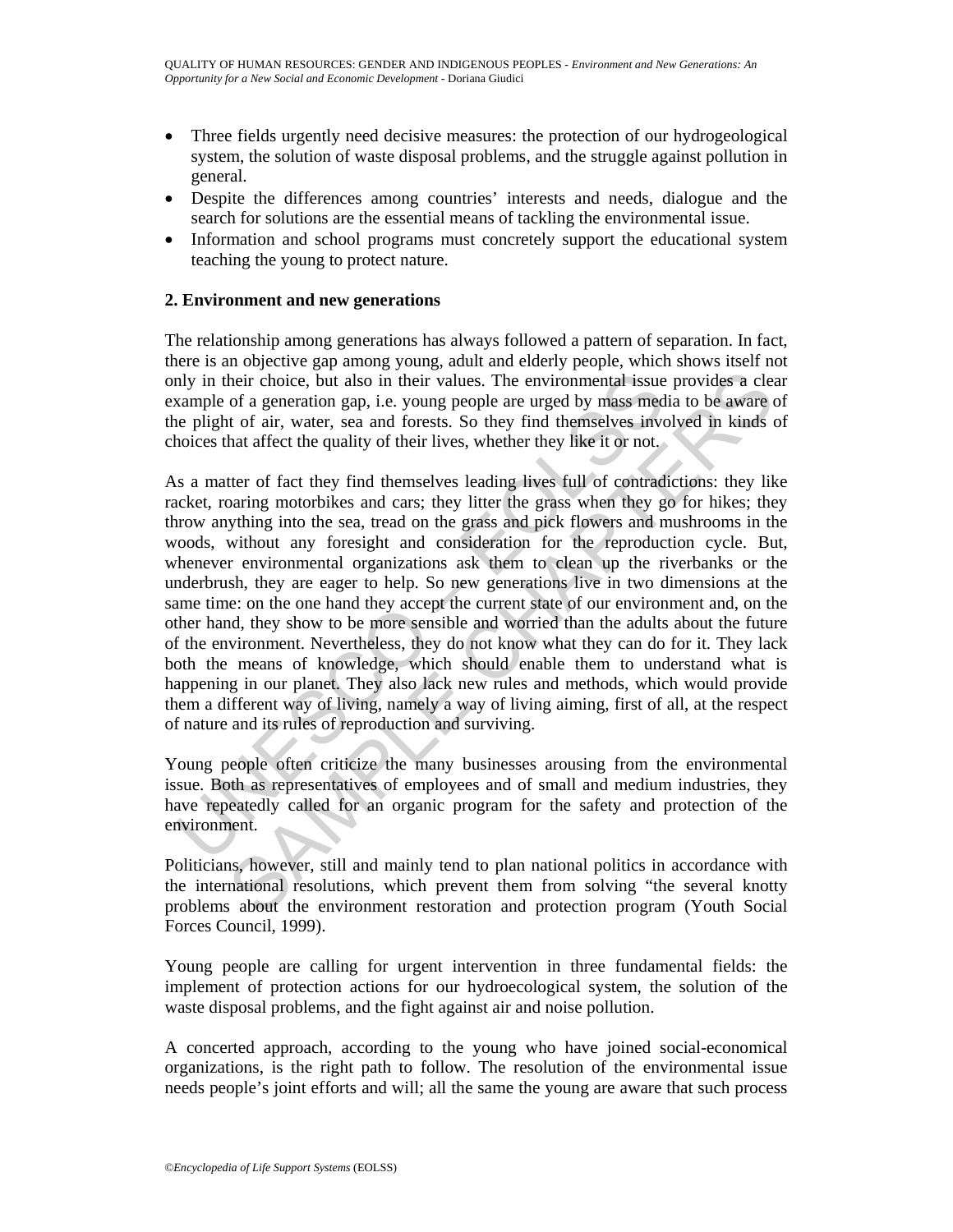require quite a long time. Consideration for the environment is still poor within our productive system; it is often perceived as an element that increases further production costs.

On top of this, we have frequently seen attempts failing because of the incompatibility of local and overall interests. It is still very difficult to establish a balanced situation between development and protection of the environment, especially when, both the deep-rooted local interests and the economical-financial requirements, along with the organizational-supply demands, are pressing. It appears clearly, therefore that it is quite difficult for different generations to reach an agreement about the environmental issue.

The young point out that school, as well as our whole educational system, lacks subjects dealing with the protection of nature.

Moreover, it is widespread opinion among the youngest generations that we should have more and more consideration for our environment, on behalf of our country's overall social and economical growth.

Since the end of the nineteenth century, the old generations, being dominated by the myth of "progress", have always showed a dominating behavior over nature. The environment was to be regulated, ruled and adapted to man's life and work. Respect for the environment, along with its "needs" and rhythms, is a recent concept that new generations are starting to acknowledge, but the instruments and methods for studying in depth this subject are not in the least available at school, as well as at university, nor at any specialization courses.

ealing with the protection of nature.<br>
Moreover, it is widespread opinion among the youngest generations that<br>
ore and more consideration for our environment, on behalf of our<br>
oricial and economical growth.<br>
ince the end is with the protection of nature.<br>
The invides<br>
The protection of nature.<br>
The invides procedure of the minimization for our environment, on behalf of our country's overa<br>
deconomical growth.<br>
The end of the nineteenth cen Papers and television always show different kinds of cliché nature, but the complexity of nature, with its different features, escapes the rigid human cataloguing or reproduction. So, planning a new educational system for a bearable society, we should conceive a change in all disciplines and the overturn of old logic. Despite the fact that the new generations wish to understand better what is the right relationship between man and nature, between development and environment protection, teacher's training has not changed so far, and the contents of basic and professional forming programs have changed little.

> TO ACCESS ALL THE **12 PAGES** OF THIS CHAPTER, Visit[: http://www.eolss.net/Eolss-sampleAllChapter.aspx](https://www.eolss.net/ebooklib/sc_cart.aspx?File=E1-17-04)

### **Bibliography**

- - -

Calvino I. (1988). *American Lessons. Six Proposals for the Next Millennium*. Milan: Garzanti. [Italo Calvino is one of the most important Italian writers of the 20th century. As his style is perfect and clear,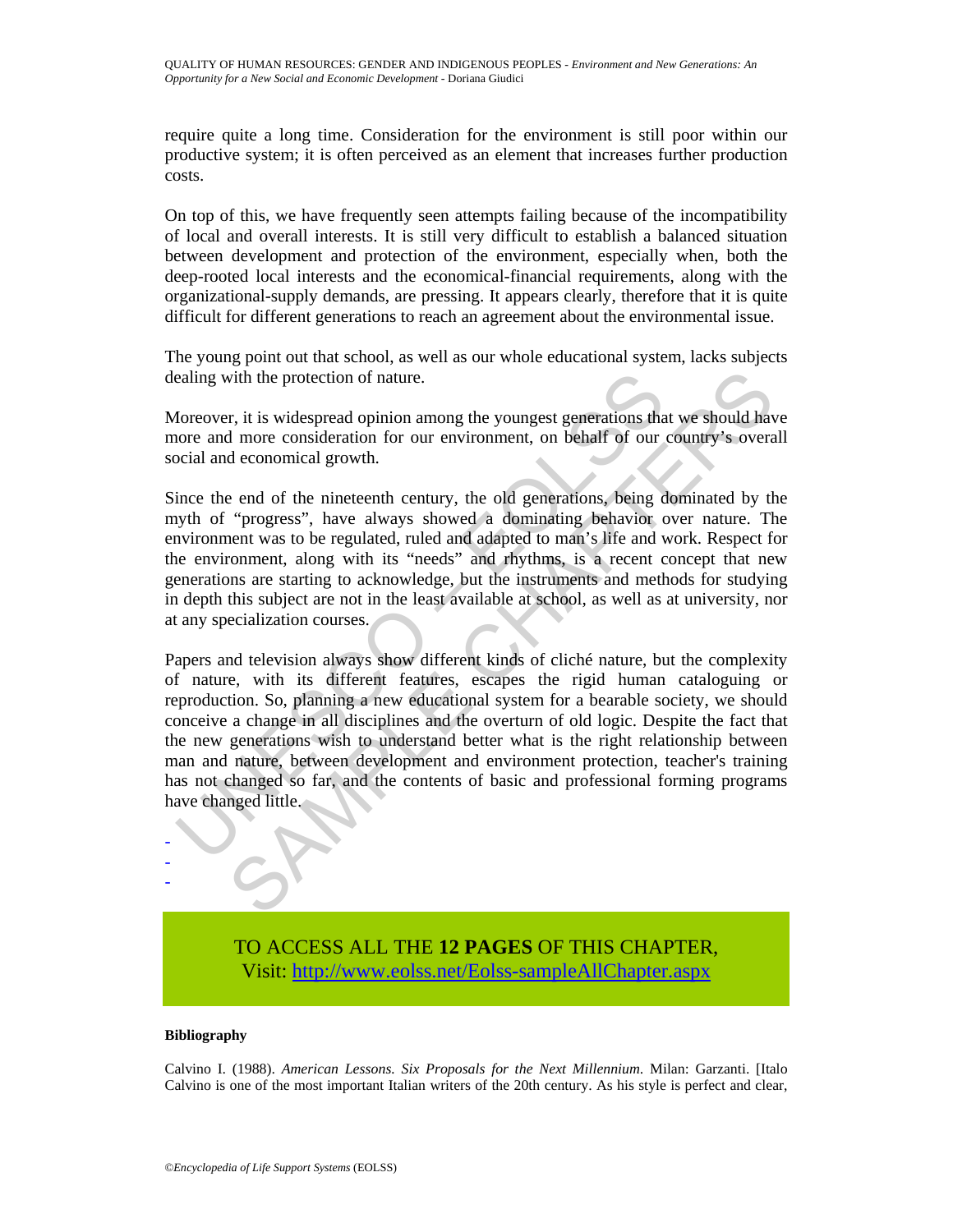students in our schools read many of his books.]

CNEL (Consiglio Nazionale dell'Economia e del Lavoro) (1999). *Mediterranean and Environment*. Rome: CNEL. [The CNEL Assembly voted this document, which contains observations and proposals to the national Government.]

CNEL (Consiglio Nazionale dell'Economia e del Lavoro) (1999). *Second Mountain National Conference. Proceedings*. Rome: CNEL. [Conference celebrated in Rome, 15<sup>th</sup> - 16<sup>th</sup> June. CNEL Library can provide all the documents concerning the three conferences organized in the last decade of the 20th century.]

CNEL (Consiglio Nazionale dell'Economia e del Lavoro) (1998). *Second Report on Youth Condition*. Rome: CNEL. [It is the new version of the first research known and studied in many meetings of the Italian Parliament.]

CNEL (Consiglio Nazionale dell'Economia e del Lavoro) (1997). *Environmental and Territorial Policies for a Bearable Development*. Rome: CNEL. [The CNEL Assembly voted this document, which includes the requests to the national Government.]

CNEL (Consiglio Nazionale dell'Economia e del Lavoro) (1997). *Exploitation of Mountain Regions According to UNCEM (National League of Mountain Townships), Co-operative Unions and Territorial Laboratories*. Rome: CNEL. [In 1997 a new and strong interest in the mountains and their preservation, especially in new economical perspectives, grew among economic and social organizations.]

CNEL (Consiglio Nazionale dell'Economia e del Lavoro) (1988). *First Report on Youth Condition*. Rome: CNEL. [Research carried out by the young people involved at that time, in the social or economic field.]

e requests to the national Government.]<br>
NEL (Consiglio Nazional edl'Economia e del Lavoro) (1997). Exploitation on<br>
NEL (Consiglio Nazional League of Mountain Townships), Co-operative Un<br>
aboratories. Rome: CNEL. [In 199 is to the national Government.]<br>
In the deal "Economia e del Lavoro) (1997). *Exploitation of Mountain Regionalistic Motions (and dell'Economia e del Lavoro) (1997). <i>Ecooperative Unions and Territoria*<br> *to UNCEM (Nation* ENEA (Ente per le Nuove Tecnologie, l'Energia e l'Ambiente) (1999). *The Mediterranean Condition and the Pressures Exerted on Sea and Coastal Environment*. Rome: ENEA. [This meeting took place in Rome and was very important for the participation of many countries - not only European but also African concerned about the conditions of the Mediterranean. It was the first successful conference in which each country could bring to the forefront their problems and needs connected with environmental problems.]

Ministry of Balance and Economy Planning, Mountain Interministerial Technical Board (1999). *Proposals for the Development Overall Plan (2000-2006)*. [Following considerable environmental disasters occurred for two consecutive winters, the Italian Government decided to plan a new policy.]

Ministry of Balance and Economy Planning, Mountain Technical Interministerial Board (1998) *Report on Italian Mountain Condition*. *Law 97/1994. CIPE Resolution 13th April 1994)*. [Following the issue of such documents many Italian regions settled new regional plans for the mountains preservation.]

Ministry of the Environment and the Ministry of Education (1997). *Lessons on the Environment*. Rome: Ecole. [The Environmental and Education Institute (Ecole) organizes a special session for students every year. This document corresponds to the proceedings from the workshop Fonte Bonifacio VIII celebrated in Fiuggi,  $21^{st}$  -  $24^{th}$  April 1997]

National Institute of Rural Sociology (1997). *The Youth for the Mountains' Sake*. [This text was very important and stresses "youth concern" for the mountains. Mountain issue was dealt with and discussed for three years (1997-2000) in many conferences.]

Youth Social Forces Council (1999). *What kind of training for a compatible growth?* Rome: CNEL. [Corresponds to a six months research and study seminar, carried out by a group of thirty young people named by thirty different economic and social organizations in the CNEL Assembly.]

Youth Social Forces Council (1998). *First Mountain Conference Report*. Rome: CNEL. [This Conference was celebrated in Rome the  $4<sup>th</sup>$  -  $5<sup>th</sup>$  November 1998. The document is a summary of all the points in which the young generations are involved for mountains' preservation.]

### **Biographical Sketch**

**Doriana (Teodora) Giudici** was born in Varese, Italy, on 6-12-1938. Degree in Law from the Università Statale di Milano (1962). Married, one daughter.